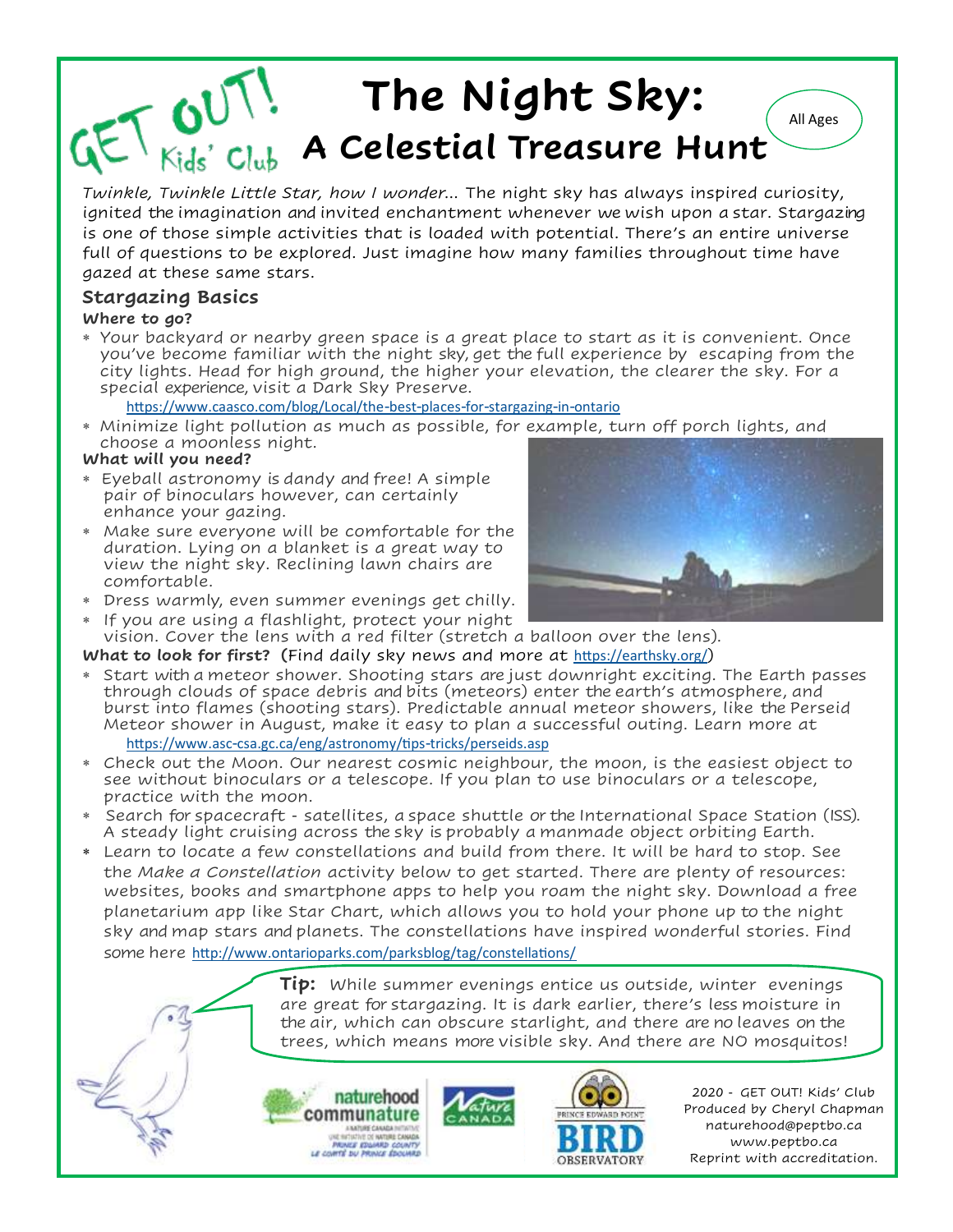# **Star Gazing Activities**

## **The Moon**

The Moon offers much so see. As twilight deepens, you can often see the dark side of the Moon glowing. Sunlight reflecting off the Earth's clouds and oceans, an effect called earthshine, causes the glow.



Binoculars can reveal craters, mountains, and lava-filled seas. Each evening there will be different features to see with the rising and setting of the sun across the moon's surface. A full moon is bright, too bright to really see the details of the lunar landscape.

A great family activity, well suited to younger stargazers, is to have each person draw a sketch of the Moon as it looks through binoculars. When everyone is finished, compare the drawings for some amusing entertainment. This activity also helps develop good observing skills.

## **The Milk Way**

Summer is a great time to browse the sky with binoculars. The Milky Way, is in the southern sky, is a great place for a celestial hunt with binoculars. Begin low in the south with the easy-to-spot Teapot (in the constellation Sagittarius) with steam rising from the spout. The steam contains the bright Lagoon Nebula, which shows up as a small cluster of stars with a diffuse glow surrounding it. Above this look for a second glow, the Trifid Nebula.



Continue with your binoculars and follow the Milky Way upward, to-

ward the northeast. You will pan across many bright star clouds, dark nebulas (clouds of dust and gas blocking the starlight behind), and star clusters. In the 1700's Charles Messier charted 109 objects in the Milky Way to avoid mistaking them for comets. Find a star chart that plots the locations of the object in the Messier catalogue. Challenge each other or work together to locate as many of the Messier objects in binoculars as you can in one evening.

## **Make a Constellation or a Star Formation**

### **Supplies:**

- Black construction paper or plain paper
- Tape

.

- Pushpin, large needle, thin knitting needle, a wooden skewer, tooth pick
- Thick towel
- A star template (See below)

### **Procedure:**

- Place the template on top of the black paper and use tape to secure in place.
- Place the paper on the towel or work on a carpet.
- Use the pushpin to poke a hole through the small dots on the template and the black paper. Use the larger or smaller points to make the different-sized stars.
- Remove the template and hang the back paper on a window so light can shine through your "stars".

**Also see the** *Keep a Night Sky Journal*

2020 - GET OUT! Kids' Club Produced by Cheryl Chapman naturehood@peptbo.ca www.peptbo.ca Reprint with accreditation.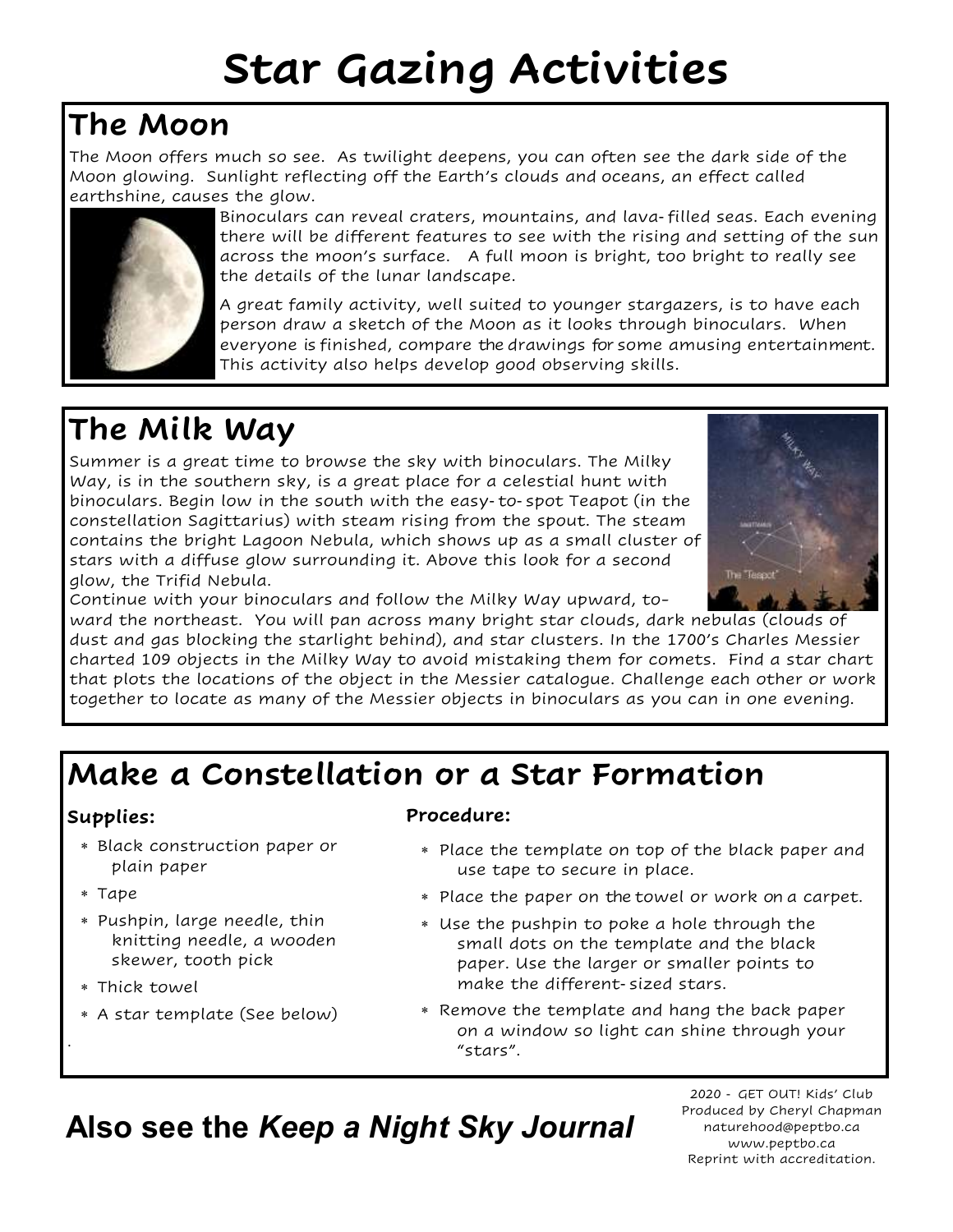# The Big Dipper

The Big dipper is the best known and easiest star combination (asterism) to find in the night sky. It is not one of the 88 constellations but is part of the constellation Ursa Major or the Great Bear. To find the Big Dipper face north and, starting at the horizon, (where the sky meets the earth) scan up the sky. Look for bright stars in the pattern below. Remember it is part of the Great Bear so it will be big. In the spring the Dipper is high in the sky and upside down (pouring out the spring rains). In the fall it is low and right side up (scooping up the harvest).

The two stars forming the side of the Big Dipper's bowl always point directly toward Polaris, the North Star, the only star that does not move in our sky. Polaris is the end of the Little Dipper's handle or the tip Ursa Minor's tail - the Little Bear. The stars of the Little Dipper are not as bright and light pollution may make it harder to see.

Follow the curved line made by the Dipper's handle until you reach a large reddish star named Arcturus - follow the "arc" to Arcturus.

Now you have already found 4 objects in the sky!



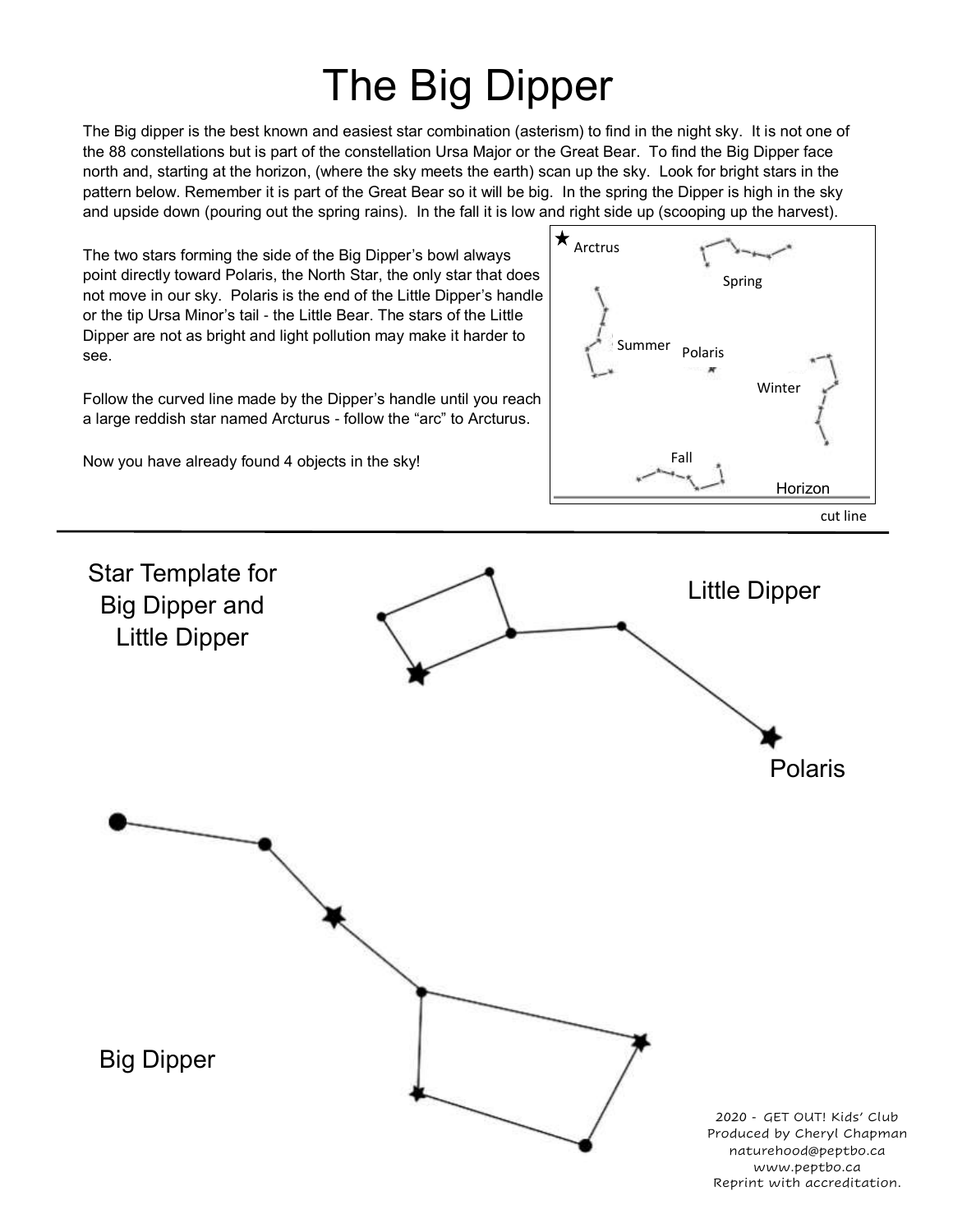## Sagittarius and the Teapot

Sagittarius, the Archer, is one of the 88 constellations, and one of the 12 constellations of the zodiac. Summer is the best time to see Sagittarius but it does sit low in the sky. Find a place where you have clear view of the southern horizon. Begin at the horizon and pan upward looking for the "steaming teapot". The Teapot is an asterism - a recognized star formation but not considered a constellation. The Teapot is part of the Sagittarius constellation.

The Sagittarius constellation contains some of the most popular deep-sky objects in the night sky. For example, it contains a pair of nebulae, the Lagoon and Trifid Nebulae and many bright Messier objects. The Teapot's spout points toward the Galactic Centre - the centre of our galaxy! Sagittarius and the Teapot are a great place to start your search for all the Messier objects.